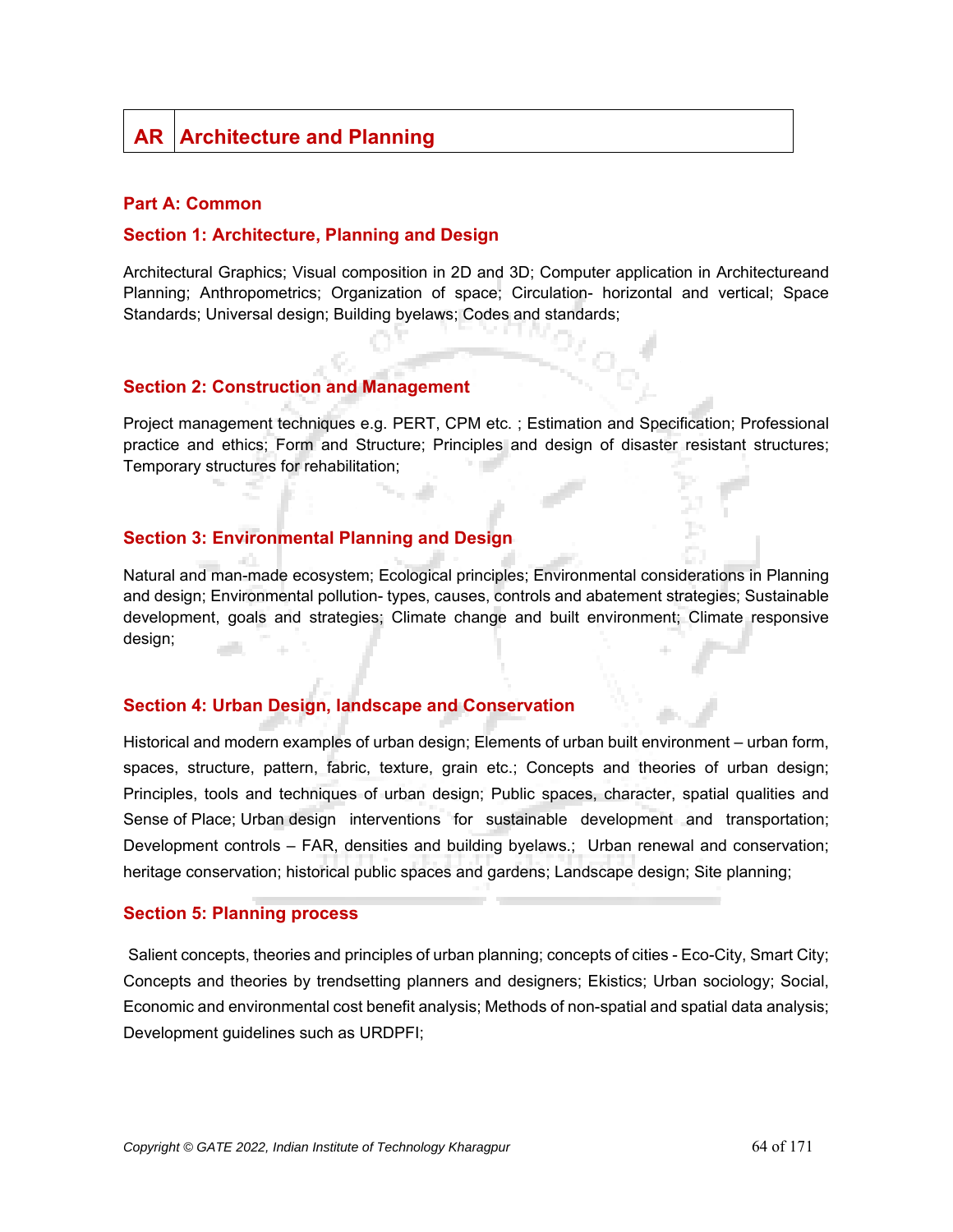## **Section 6: Housing**

Housing typologies; Concepts, principles and examples of neighbourhood; Residential densities; Affordable Housing; Real estate valuation;

#### **Section 7: Services and Infrastructure**

Firefighting Systems; Building Safety and Security systems; Building Management Systems; Water treatment; Water supply and distribution system; Water harvesting systems; Principles, Planning and Design of storm water drainage system; Sewage disposal methods; Methods of solid waste management - collection, transportation and disposal; Recycling and Reuse of solid waste; Landuse – transportation - urban form inter-relationships; Design of roads, intersections, grade separators and parking areas; Hierarchy of roads and level of service; Para-transits and other modes of transportation, Pedestrian and slow moving traffic planning;

#### **Part B1: Architecture**

الألبان

#### **Section B1.1: History and Contemporary Architecture**

Principles of Art and Architecture; World History of Architecture: Egyptian, Greco-Roman classical period, Byzantine, Gothic, Renaissance, Baroque-Rococo, etc.; Recent trends in Contemporary Architecture: Art nouveau, Art Deco, Eclecticism, International styles, Post Modernism, Deconstruction in architecture, etc.; Influence of Modern art and Design in Architecture; Indian vernacular and traditional Architecture, Oriental Architecture; Works of renowned national and international architects;

# **Section B1.2: Building Construction and Structural systems**

Building construction techniques, methods and details; Building systems and prefabrication of building elements; Principles of Modular Coordination; Construction planning and equipment; Building material characteristics and applications; Principles of strength of materials; Alternative building materials; Foundations; Design of structural elements with different materials; Elastic and Limit State design; Structural systems; Principles of Pre-stressing; High Rise and Long Span structures, gravity and lateral load resisting systems;

ਸ਼ਾਸ : ਲਬਾਰ ਲਹਰਜ

#### **Section B1.3: Building Services and Sustainability**

Solar architecture; Thermal, visual and acoustic comfort in built environments; Natural and Mechanical ventilation in buildings; Air-Conditioning systems; Sustainable building strategies; Building Performance Simulation and Evaluation; Intelligent Buildings; Water supply; Sewerage and drainage systems; Sanitary fittings and fixtures; Plumbing systems; Principles of internal and external drainage system; Principles of electrification of buildings; Elevators and Escalators standards and uses;